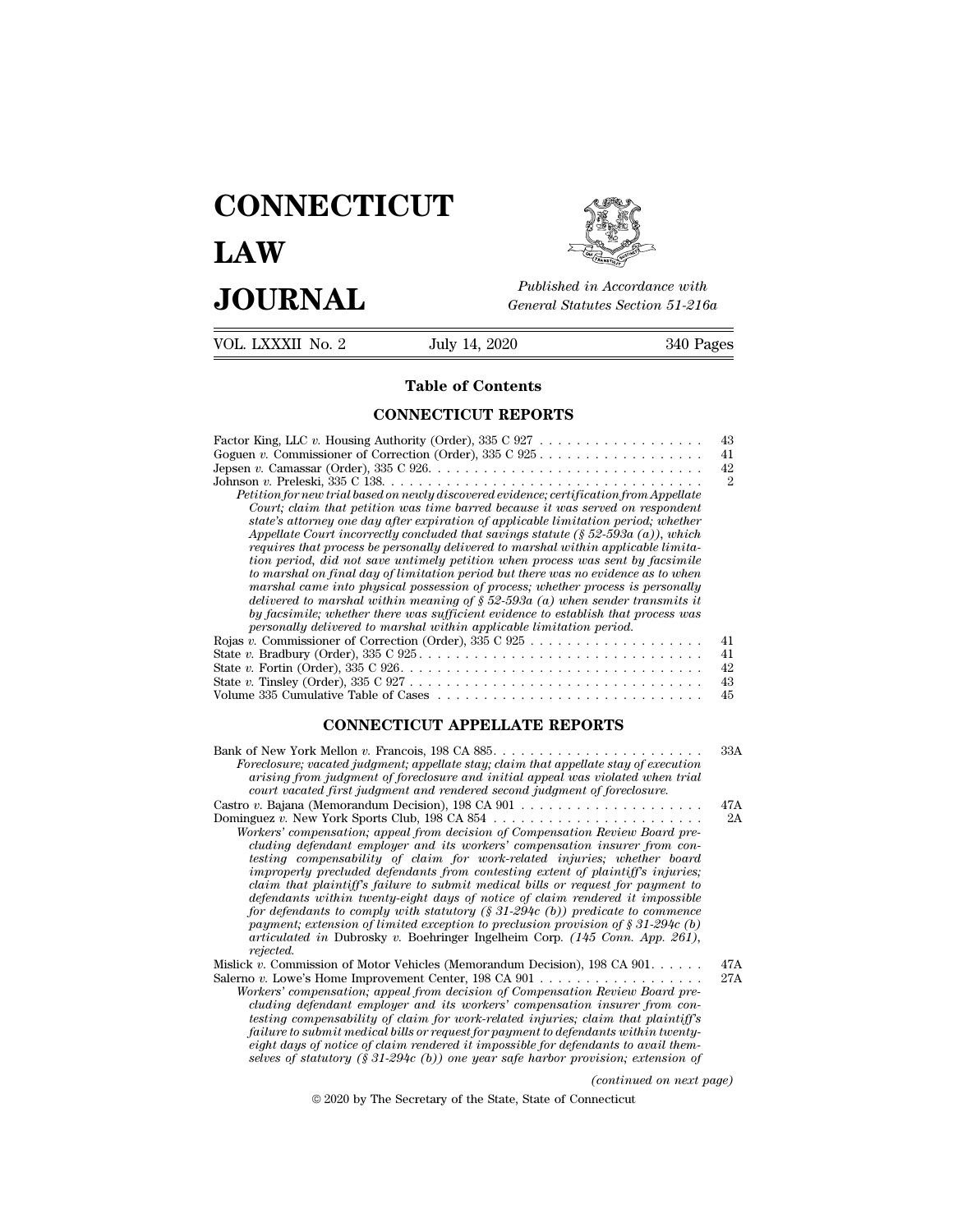| Page ii                           | CONNECTICUT LAW JOURNAL                                                                                                                                                                                                                                                                                                                                                                                                                                                                                                                                       | July 14, 2020            |
|-----------------------------------|---------------------------------------------------------------------------------------------------------------------------------------------------------------------------------------------------------------------------------------------------------------------------------------------------------------------------------------------------------------------------------------------------------------------------------------------------------------------------------------------------------------------------------------------------------------|--------------------------|
|                                   |                                                                                                                                                                                                                                                                                                                                                                                                                                                                                                                                                               |                          |
|                                   | limited exception to preclusion provision of $\S 31-294c$ (b) articulated in Dubrosky<br>v. Boehringer Ingelheim Corp. (145 Conn. App. 261), rejected.                                                                                                                                                                                                                                                                                                                                                                                                        |                          |
|                                   |                                                                                                                                                                                                                                                                                                                                                                                                                                                                                                                                                               | 47A                      |
|                                   |                                                                                                                                                                                                                                                                                                                                                                                                                                                                                                                                                               | 49A                      |
| document.                         | Contracts; summary judgment; best evidence rule; claim that trial court improperly<br>determined that best evidence rule barred plaintiff's reliance on certain deposition<br>testimony in support of its opposition to motion for summary judgment; whether<br>plaintiff failed to satisfy its burden, pursuant to applicable rule $(\S 10-3)$ of Con-<br>necticut Code of Evidence, to prove that deposition testimony was sufficient to<br>establish former existence, present unavailability and contents of certain                                      | 57A                      |
| lessness of trial court's ruling. | Application for relief from abuse; domestic violence restraining order; whether trial<br>court erred in issuing domestic violence restraining order pursuant to statutory<br>$(\S 53a-181d)$ definition of stalking rather than definition of stalking in Princess<br>Q. H. v. Robert H. (150 Conn. App. 105); reviewability of claim that trial court<br>erroneously relied on testimony that plaintiff gave on behalf of minor child; harm-                                                                                                                 | 67A                      |
| child support obligation.         | Dissolution of marriage; motions for modification of child support; whether trial<br>court's finding that there had been substantial change in defendant's financial<br>circumstances was clearly erroneous; whether trial court abused its discretion in<br>determining amount of defendant's child support obligation; claim that trial court<br>erred by failing to consider and rule on defendant's motion for modification of                                                                                                                            | 123A                     |
|                                   | Official misconduct pursuant to statute $(\S 12-170)$ ; motor vehicle tax assessment;<br>claim that trial court improperly granted motion to dismiss on ground that it<br>lacked subject matter jurisdiction because plaintiff failed to exhaust administra-<br>tive remedies; claim that motion to dismiss was improper procedural vehicle to<br>challenge legal sufficiency of complaint; claim that trial court improperly deter-<br>mined that the complaint was insufficiently pleaded.                                                                  | 144A                     |
|                                   | Mendes v. Administrator, Unemployment Compensation Act, 199 CA 25<br>Unemployment compensation; appeal from decision of Board of Review of Employ-<br>ment Security Appeals Division affirming decision finding plaintiff ineligible<br>for certain unemployment benefits; motion to open; claim that trial court exceeded<br>scope of its authority by assessing factual findings of appeals referee as adopted<br>by board; whether plaintiff was required to file motion to correct board's factual<br>findings pursuant to rule of practice $(\S 22-4)$ . | 81A                      |
| harmless error.                   | Attempt to commit robbery in first degree; conspiracy to commit robbery in first<br>degree; claim that trial court improperly admitted uncharged misconduct evidence;                                                                                                                                                                                                                                                                                                                                                                                         | 112A                     |
|                                   |                                                                                                                                                                                                                                                                                                                                                                                                                                                                                                                                                               | (continued on next page) |
|                                   | CONNECTICUT LAW JOURNAL<br>(ISSN 87500973)                                                                                                                                                                                                                                                                                                                                                                                                                                                                                                                    |                          |
|                                   | Published by the State of Connecticut in accordance with the provisions of General Statutes § 51-216a.                                                                                                                                                                                                                                                                                                                                                                                                                                                        |                          |
|                                   | Commission on Official Legal Publications                                                                                                                                                                                                                                                                                                                                                                                                                                                                                                                     |                          |
|                                   |                                                                                                                                                                                                                                                                                                                                                                                                                                                                                                                                                               |                          |

CONNECTICUT LAW JOURNAL<br>
(ISSN 87500973)<br>
inecticut in accordance with the provisions of Gener<br>
Commission on Official Legal Publications<br>
Office of Production and Distribution<br>
office of Production and Distribution **NNECTICUT LAW JOURNAL**<br>
(ISSN 87500973)<br>
cticut in accordance with the provisions of Gener<br>
mmission on Official Legal Publications<br>
Office of Production and Distribution<br>
centra Avenue, Enfield, Connecticut 06082-4453<br>
b CONNECTICUT LAW JOURNAL<br>
(ISSN 87500973)<br>
of Connecticut in accordance with the provisions of General Statu<br>
Commission on Official Legal Publications<br>
Office of Production and Distribution<br>
111 Phoenix Avenue, Enfield, Co (ISSN 87500973)<br>ecticut in accordance with the provisions of Gener<br>ommission on Official Legal Publications<br>Office of Production and Distribution<br>oenix Avenue, Enfield, Connecticut 06082-4453<br>Tel. (860) 741-3027, FAX (860 reordance with the provision<br>on Official Legal Publication<br>roduction and Distribution<br>e, Enfield, Connecticut 06<br>11-3027, FAX (860) 745-21'<br>www.jud.ct.gov<br>zENWAY, *Publications Dire* Rommission on Official Legal Publications<br>
Office of Production and Distribution<br>
Phoenix Avenue, Enfield, Connecticut 06082-4453<br>
Tel. (860) 741-3027, FAX (860) 745-2178<br>
www.jud.ct.gov<br>
RICHARD J. HEMENWAY, *Publications* Office of Production and Distribution<br>
111 Phoenix Avenue, Enfield, Connecticut 06082-4453<br>
Tel. (860) 741-3027, FAX (860) 745-2178<br>
www.jud.ct.gov<br>
RICHARD J. HEMENWAY, *Publications Director*<br> *Published Weekly – Availab* Phoenix Avenue, Enfield, Connecticut 06082-4453<br>
Tel. (860) 741-3027, FAX (860) 745-2178<br>
www.jud.ct.gov<br>
RICHARD J. HEMENWAY, *Publications Director*<br>
Weekly – Available at <u>https://www.jud.ct.gov/lawjourna</u><br>
Syllabuses a

Tel. (860) 757-2250

Published Weekly – Available at https://www.jud.ct.gov/lawjournal<br>Syllabuses and Indices of court opinions by<br>ERIC M. LEVINE, Reporter of Judicial Decisions<br>The deadline for material to be published in the Connecticut Law  $\begin{tabular}{l} \bf Syllabuses\ and\ Indices\ of\ court\ opinions\ by\\ \bf Enc\ M.\ LevINE,\ \textit{Reporter of\ Judicial\ Decisions}\\ \bf Tel.\ (860)\ 757-2250\\ \end{tabular}$  <br> The deadline for material to be published in the Connecticut Law Journal is Wednesday at noon for publication on the Tuesday six days later The deadline for material to be published in the Connecticut Law Journal is Wednesday at noon for publication on the Tuesday six days later. When a holiday falls within the six day period, the deadline will be noon on Tues